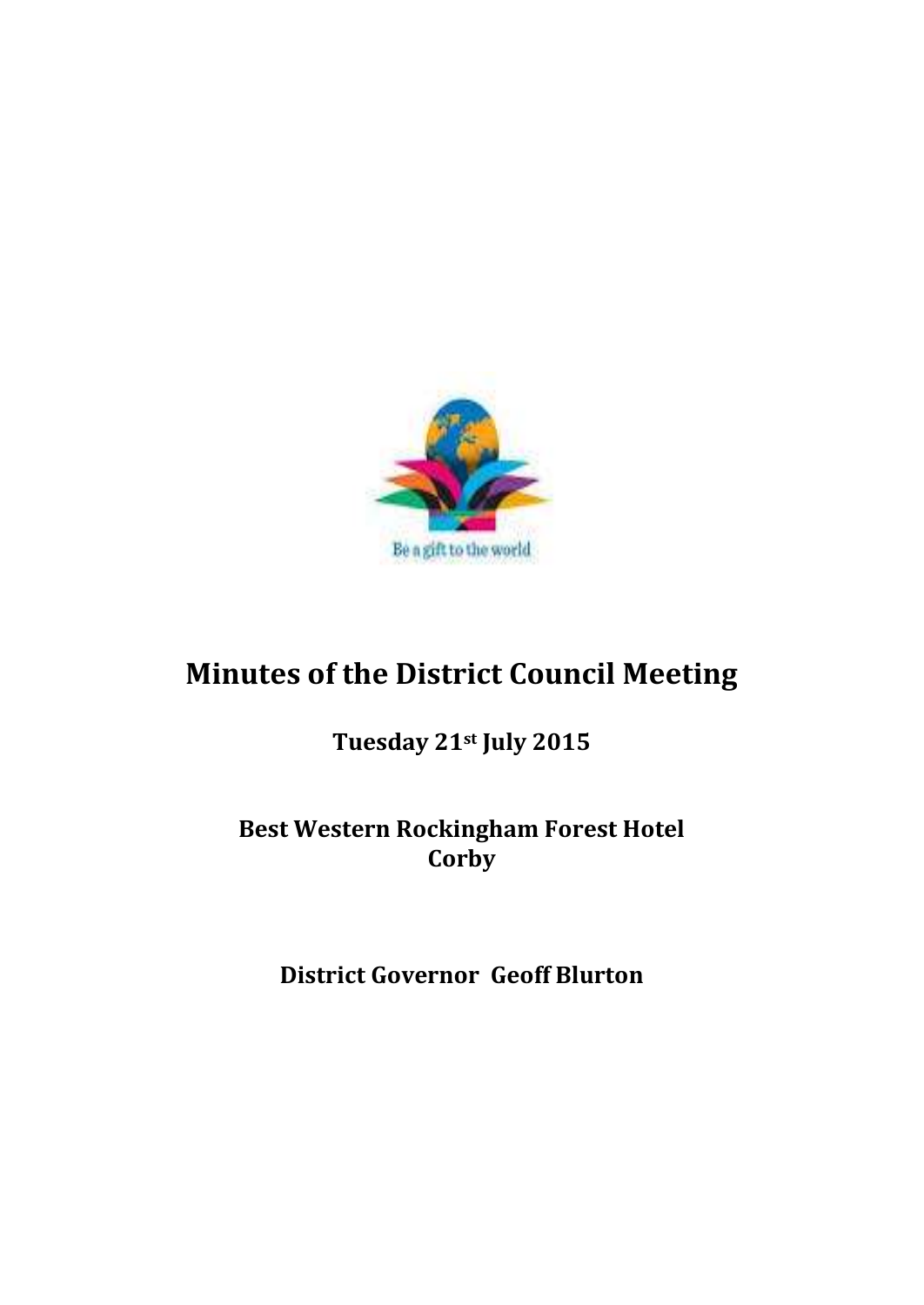#### **Rotary International District 1070 Council Meeting – Tuesday 21 July 2015**

District Governor (DG) Geoff Blurton chaired the meeting, which was held at the Best Western Rockingham Forest Hotel commencing at 7.30p.m.

There were 159 Rotarians present from 68 Clubs (Area A 12; Area B 10; Area C .12 Area D 11; Area E 12; Area F 10; e-Club 1 Clubs represented).

#### **C 15/16.01 Apologies and Welcome**

DG Geoff welcomed all those present and asked those Rotarians attending a District Council meeting for the first time to stand and be recognized. Representatives of the two New Clubs Grantham Sunrise and 1070 E Club were present. Past DGs were also recognized.

Apologies were received from:

**Past DGs:** Martin Bridge, Ken Parkin, Andrew Cowling, Barry Hasdell, Paul Buyers.

**The Rotary Clubs** of Peterborough and Hinckley

 **Rotarians:** DGE John Dehnel, Rodney Spokes, Chris Knight, Alan Jukes, Irvine Metcalf, Trevor Davies Sue Easton, David Ward, Chris Marrannino, Maggie Bailey, Michael Thompson

#### **C15/16.02 Act of Remembrance**

All those present stood in remembrance of those Rotarians who had passed to higher service since the previous Council Meeting and DG Geoff read out the names:

Geoff Bromley (Leicester), Freda Denyer (Wellingborough), Robert Eaton (St Neots St Mary's), Barry Guilfoyle (Lutterworth), Ken Hampson (Hon Member, Ashby de la Zouch), Francis Hanson (Spalding and Welland), Les Marsh (Hinckley Ambion), George Smith (Peterborough Minster), Ed Miller (Rutland), Ron Smith (Hon Member, Towcester), Mike Thilo (Huntingdon Cromwell), Robert Brindley (Market Harborough), Ken Ginns (Wigston), John Adams (Ashby de la Zouch)

#### **C15/16.03 Minutes of the Last District Council Meeting**

Approval of the Minutes was Proposed by PDG Roger May (Lutterworth Wycliffe) and Seconded by PDG Chris Chew (South Holland) and agreed unanimously.

#### **C15/16.04 Matters Arising**

There were no matter Arising which were not noted in the Agenda.

#### **C15/16.05 District Governors Report**

Since the beginning of the Rotary Year, the DG had presented Charters to 2 new Clubs (District 1070 E Club and Grantham Sunrise). He had also taken part in a Dragon Boat race in Northampton at the start of which he got duly wet when the boat capsized.

The DG then made 2 presentations: Firstly he presented AG Graham Martin with his AG Collar and secondly a PHF Award with 2 sapphires to Past DS Dick Parsley.

The DG's Newsletter Drumbeat goes out to all Clubs and this forms his regular report to Clubs and the District.

He made a statement on the subject of the Clubs in D1270 voting to disband the District effective from 1 July 2016. This disbanding had been Club lead; however, the vote had been close and there was some disquiet among some Clubs where members had not agreed with the decisions that their Clubs took. The 48 Clubs in D1270 will join either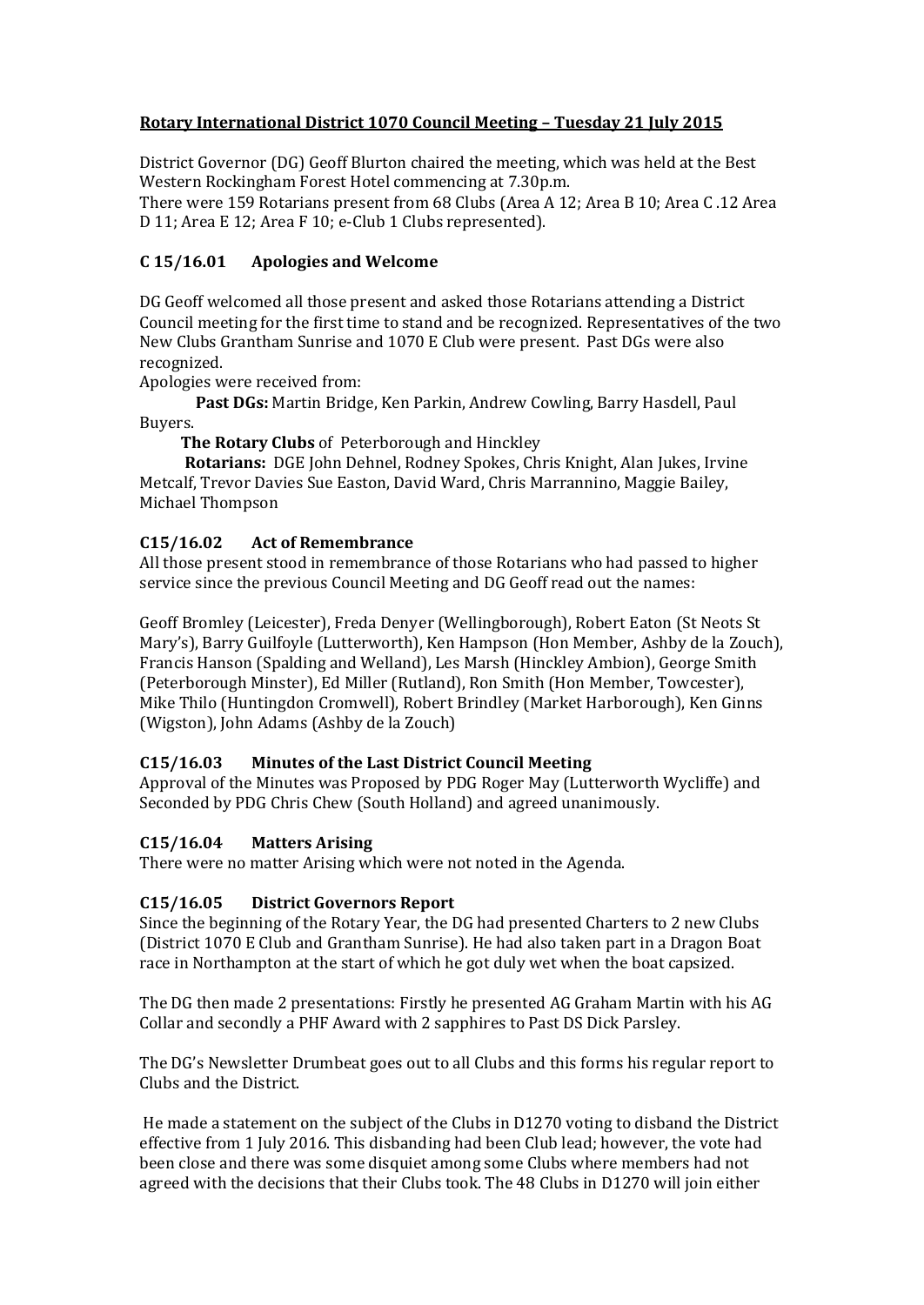D1040, D1020 or D1070. The 4 DGs from each District are meeting amicably to coordinate the transition and he emphasised that Clubs within D1270 will be able to choose which District they join. For the moment no contact should be made with any of the Clubs whilst they go through the decision process. There will be no re-running of or changes to elections and Clubs will accept whichever District they choose exactly as they are. The key dates are:

D1270 Clubs decisions submitted to RIBI by 31 August District Executive informed of the decisions made by Clubs and which Clubs wish to join D1070 by the end of September District Council will be asked to approve Clubs joining in harmony at the November meeting and this decision will be passed to RIBI. RIBI will give final approval in January and visits to the incoming Clubs by 1070 Officers will commence in February

#### **C15/15.06 District Secretary**

The DS noted that there had been an error in his circulated report. Membership figures for next year will be taken from the RIBI database. Club Secretaries and Treasurers are encouraged to ensure that this is kept fully up to date. He noted that over 50% of compliance statements had now been received but emphasized that it is not just about signing the Statement; Statements should be read and understood before signing. These Statements took effect from 1 July and he encouraged Clubs through their respective AGs to ensure that the missing statements should be returned as soon as possible to ensure that Clubs are insured.

Where Clubs have out of date and unwanted Directories, please pass them to the DS for disposal.

#### **C15/16.07 District Treasurers (DT) Report**

The Treasurers Report had been submitted and circulated to Clubs. The DT noted that Clubs should now have received their first  $\frac{1}{2}$  year subs invoice and the second invoice will follow later in the year.

In response to a question from the floor, Geoff Richardson (Huntingdon Cromwell), about why the costs of a legal matter within the accounts had not been covered by the Insurance Co, DT Eric explained that the issue in question had had to be dealt with expediently and in conjunction with RIBI. This did not preclude recovering costs at a later date.

#### **C15/16.08 Assistant Governors" Reports**

Written reports had been circulated for each Area and the following additional comments were made:

Area D AG noted that the Area Forum would be held on 24 july.

#### **C15/16.09 Area Restructuring**

A District Executive proposal to reorganize the District 1070 Clubs into Areas had already been circulated. The proposal from District Executive could not be discussed until after an amendment submitted by The Rotary Club of Grantham and duly seconded by Rotary Club of Bourne had been discussed and voted on.

Amendment: "That the proposal to re-organise District 1070's clubs into 9 areas be postponed in order it may be reconsidered on 1 July 2017 so that the implications of asny inclusion within D1070 of clubs from D1270 (which is being dissolved) can be considered and accommodated in D1070's area re-organisation when details are known.

Proposed : David Burr (President RC of Grantham) Seconded: Richard Wells (RC of Bourne).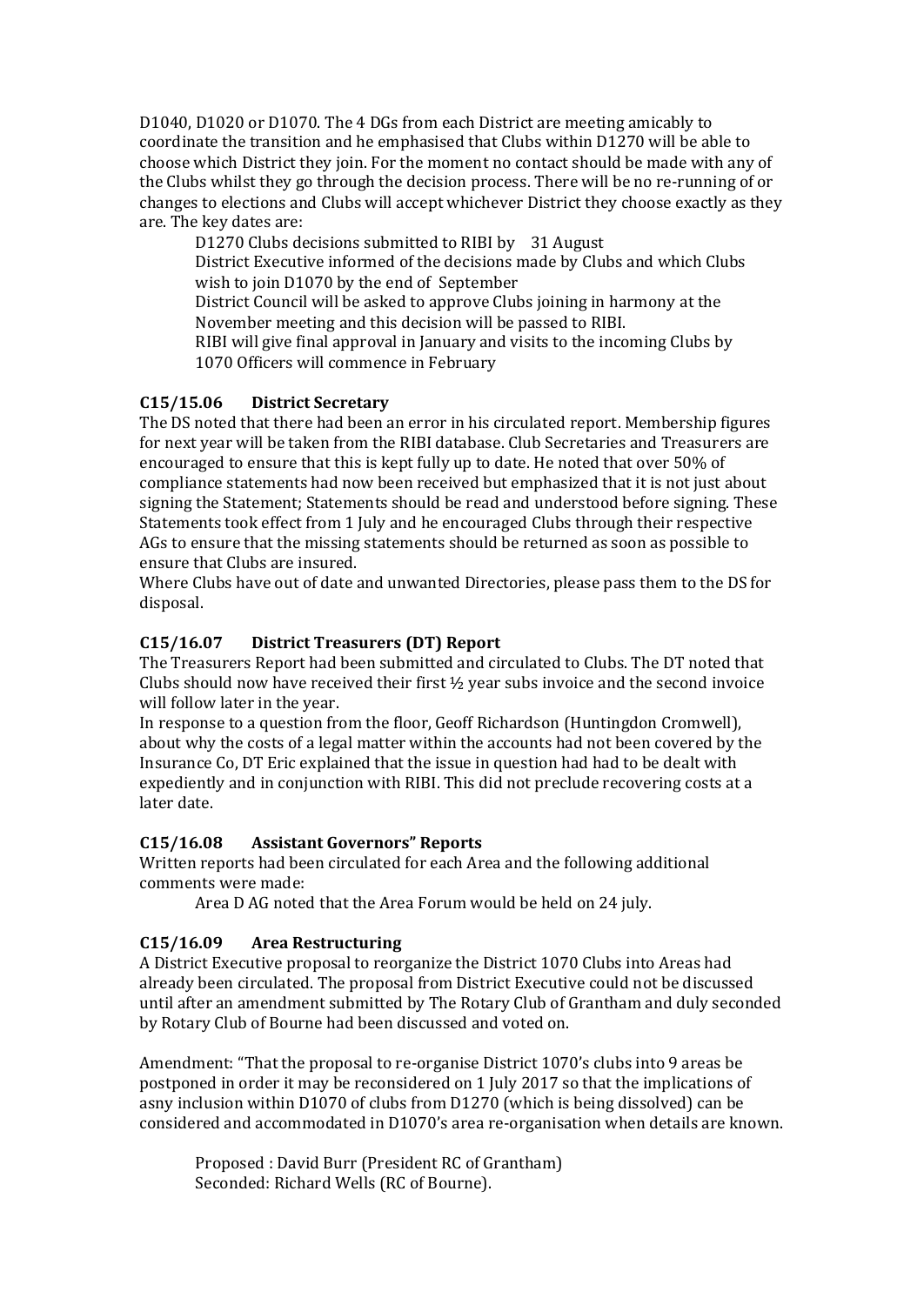David Burr was not opposed to the principle of reducing the size of Areas with a consequent increase in the number of AGs, he was seeking the postponement until after the issues arising from the dissolution of D1270 had been resolved.

To inform discussion, Past DS Dick Parsley (Wellingborough Hatton) was asked to put the proposal in context. The proposal that had been put forward by the District Executive who are charged by Standing Orders to periodically examine the composition Of Area's and make recommendations to District Council. The proposal had taken into account AG workload and travel. The 9 areas allowed for circa 9 clubs per AG in a tight geographical area with consequent reduction in travel. The new area's would be implemented on 1st July 2016 but immediately following District Council recruitment of AGs to be in office by 1 July 2016 would have to take place Any reorganisation would not preclude any Inter Club working across Area boundaries.

The Amendment was voted upon and the result was:

In Favour 88 Against 47 Abstentions 2

The Amendment was carried and the Proposal from District Executive was not discussed.

#### **C15/16.10 Project Team Chairmen's Reports**

The following items were in addition to the written reports circulated by all Committees:

There was nothing to add for Foundation; however, the IPDG Ken Billington (Grantham Kesteven) noted that the Community Ride would take place next year,.

Youth. Tim Tucker (St Ives) informed District Council that there had been 47 entries for Young Designer, the winner having designed a Tractor Mounting Device. Next year there Will be separate competitions for A level and GCSE students

International. Mike Kingdon (St Neots) informed Council that for Clubs across the District had donated £64888 to the Nepalese disaster appeal. The average across RIBI had been £45-55k.Much of the donations had gone to Shelter Box and a report had been prepared by them as to how donations had been utilised.

**C15/16.11 Support Teams Chairmen's Reports.** Reports from Team Leaders had been circulated. There were the following additional comments:

Communications, David Morris (Melton Mowbray) informed the Council that the Webmaster had resigned from Rotary and that a new one needed to be appointed. Currently there are 2 candidates and interviews are scheduled to take place soon. Any Rotarian who feels that they have something to offer may still apply. He noted that the District News and Events seemed to have gone AWOL. It is hoped that they arrive soon.

Membership. Robin Green (Northampton West) emphasized the point made by the DG and DS that Clubs needed to ensure that there membership figures were kept up to date and entered on the RIBI database. District Membership currently stands at 2298 and this figure includes the 2 new Clubs: Grantham Sunrise and D1070 e-club. He noted that some Clubs had made strong progress on both Associate and Corporate Membership and this was encouraging.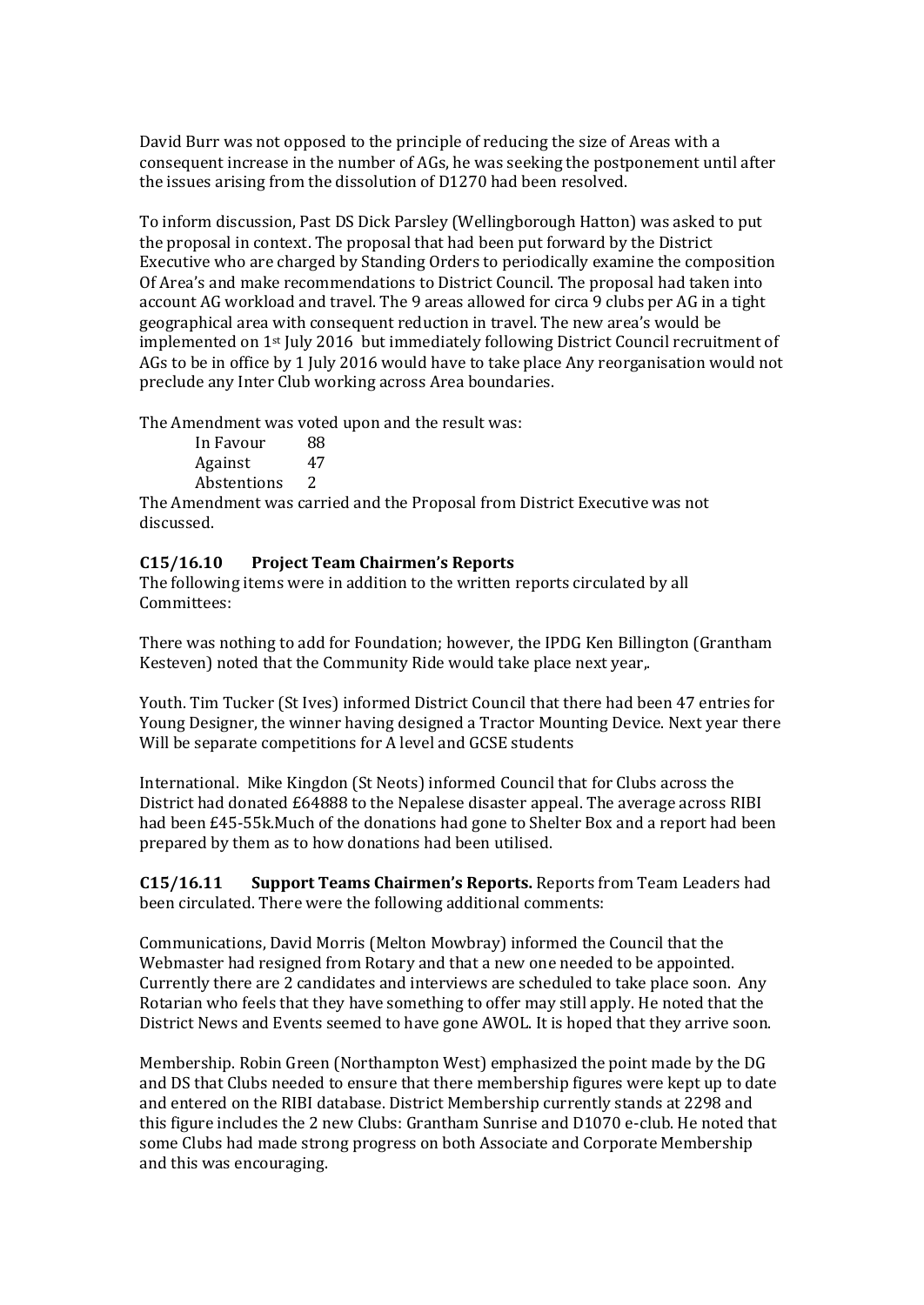The DG emphasized that neither he nor the DS are informed by e-mail of either new members or those called to higher service. He asked that Clubs inform both himself and the DS of such events.

**C15/16.12 Scarborough Conference Accounts.** Rtn Bill Hill (Melton Mowbray) who had been the Deputy Conference Manager for the Scarborough Conference moved acceptance of the accounts. Terry Gooding (Oadby) asked for clarification that amendments to the accounts had been circulated and was informed that they had been so. He continued by saying that Oadby had submitted a letter to the DS stating that the accounts had been issued without any guidance or comments. A Member of Oadby who is an accountant had concluded that it was strange to submit the accounts to District Council before they were in a state to be approved. (Note: The Oadby letter had been received and acknowledged by the DS. A response was being worked on.)

The Accounts Examiner was asked to address the comments. Richard Gibson (Rushden Chichele) noted that the requirement for the Examiner did not run to a full blown audit and most issues had been addressed. He noted that District Standing Orders may not have been fully adhered to. This lead to some robust discussion about whether or not the accounts could in fact be approved.

It was noted that in the accounts there had been some significant expenditure, although there had been no budget set. Bill Hill explained that this also applied to the budget for Bournemouth, which had been approved at the last District Council. This budget had been based on an attendance of 600 and if that figure was higher some extra expenditure may be possible. If the figure is less then some reduction in expenditure may have to ensue. The same principle applied to Scarborough where extra income allowed for the DGs drinks reception and additional donations to charities. Changes to District Standing Orders will ensure that most of the queries that had been raised could not arise again.

PDG Chris Chew (South Holland) suggested that with the absence of both the Scarborough Conference Manager and the Conference Accounting Officer to answer the issues that had been raised the accounts could not be approved.

**Vote:** That the Conference Accounts for Scarborough be Approved:

| In Favour   | 27 |
|-------------|----|
| Against     | 74 |
| Abstentions | 23 |

#### **C15/16.13 Conference**

- 1 2015 Bournemouth. DG Geoff showed a short video of the plans for the Bournemouth Conference. He indicated his disappointment that Registrations were much less than for Scarborough to date. Bill Hill, Conference manager (Melton Mowbray) advised that there were still 4 rooms available in the Conference Hotel
- 2 2016 Nottingham. In the absence of DGE John Dehnel (Melton Mowbray) there was no discussion on Conference 2016
- 3 2017. DGN Chris is seeking ideas and suggestions for Conference 2017